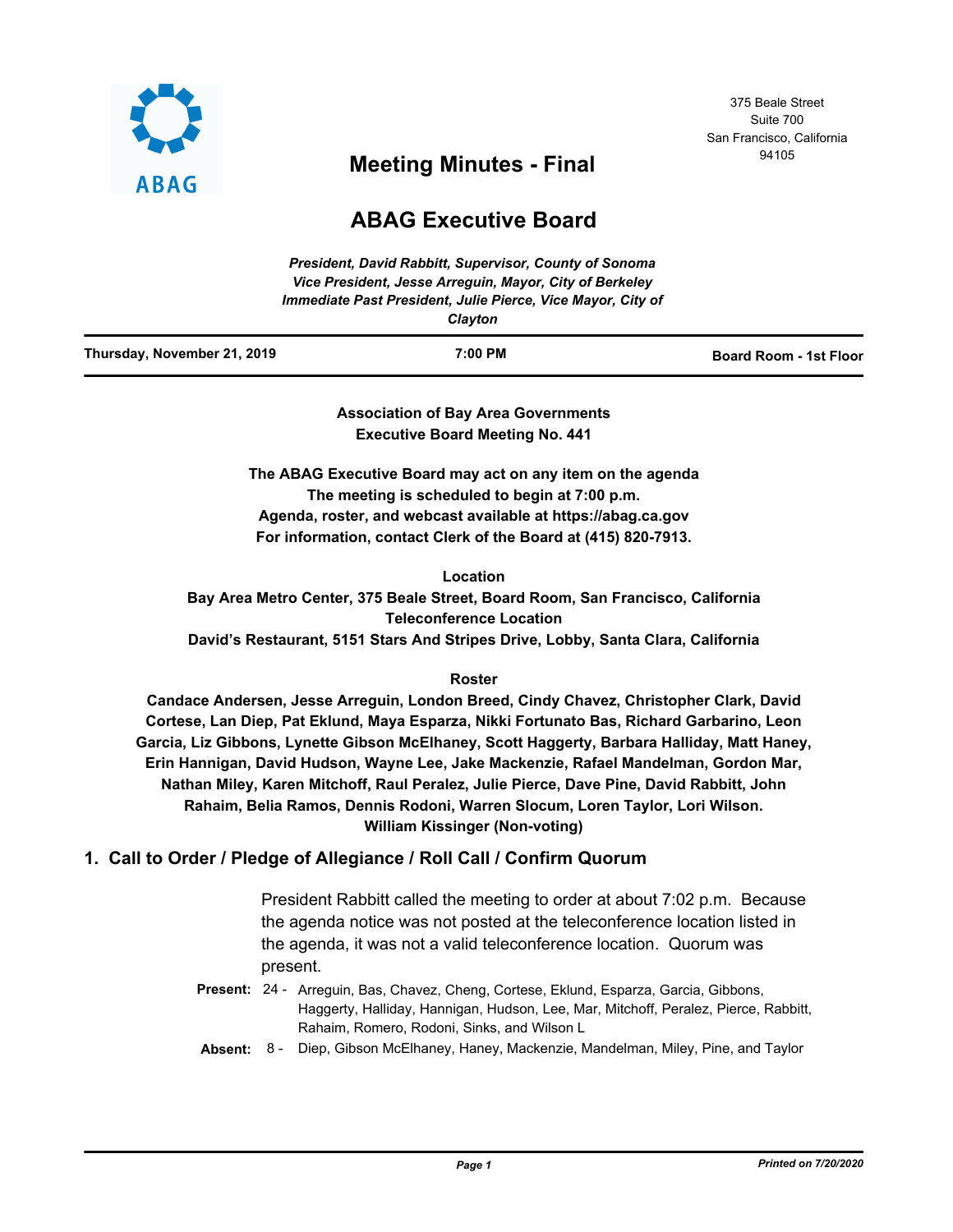## **2. Public Comment**

There was no public comment.

### **3. Executive Board Announcements**

The following made Executive Board member announcements: Gibbons; Lee.

Lee requested that the Executive Board adjourn in memory of Bernard Tyson, Chair of the Bay Area Council and Chairman and CEO of Kaiser Permanente.

### **4. President's Report**

**4.a.** [19-1276](http://mtc.legistar.com/gateway.aspx?m=l&id=/matter.aspx?key=19737) ABAG President's Report

There was no President's Report.

## **5. Executive Director's Report**

**5.a.** [19-1231](http://mtc.legistar.com/gateway.aspx?m=l&id=/matter.aspx?key=19692) Executive Director's Report

Therese W. McMillan gave the Executive Director's Report.

### **6. Executive Board Consent Calendar**

**Upon the motion by Eklund and second by Chavez, the Consent Calendar, except Item 6.c., Item 6.l., and Item 6.o., was approved. The motion passed unanimously by the following vote:**

- Aye: 25 Andersen, Arreguin, Bas, Chavez, Cheng, Eklund, Esparza, Garcia, Gibbons, Haggerty, Halliday, Hannigan, Hudson, Lee, Mar, Mitchoff, Peralez, Pierce, Rabbitt, Rahaim, Ramos, Romero, Rodoni, Sinks, and Wilson L
- Absent: 10 Cortese, Diep, Gibson McElhaney, Haney, Mackenzie, Mandelman, Miley, Pine, Slocum, and Taylor
- **6.a.** [19-1233](http://mtc.legistar.com/gateway.aspx?m=l&id=/matter.aspx?key=19694) Approval of ABAG Executive Board Minutes of September 19, 2019
- **6.b.** [19-1234](http://mtc.legistar.com/gateway.aspx?m=l&id=/matter.aspx?key=19695) Ratification of Election of ABAG President and Vice President
- **6.c.** [19-1235](http://mtc.legistar.com/gateway.aspx?m=l&id=/matter.aspx?key=19696) Ratification of Appointment to ABAG Regional Planning Committee

**Upon the motion by Pierce and second by Arreguin, the Ratification of Appointment to ABAG Regional Planning Committee was approved. The motion passed unanimously by the following vote:**

Aye: 25 - Andersen, Arreguin, Bas, Chavez, Cheng, Eklund, Esparza, Garcia, Gibbons, Haggerty, Halliday, Hannigan, Hudson, Lee, Mar, Mitchoff, Peralez, Pierce, Rabbitt, Rahaim, Ramos, Romero, Rodoni, Sinks, and Wilson L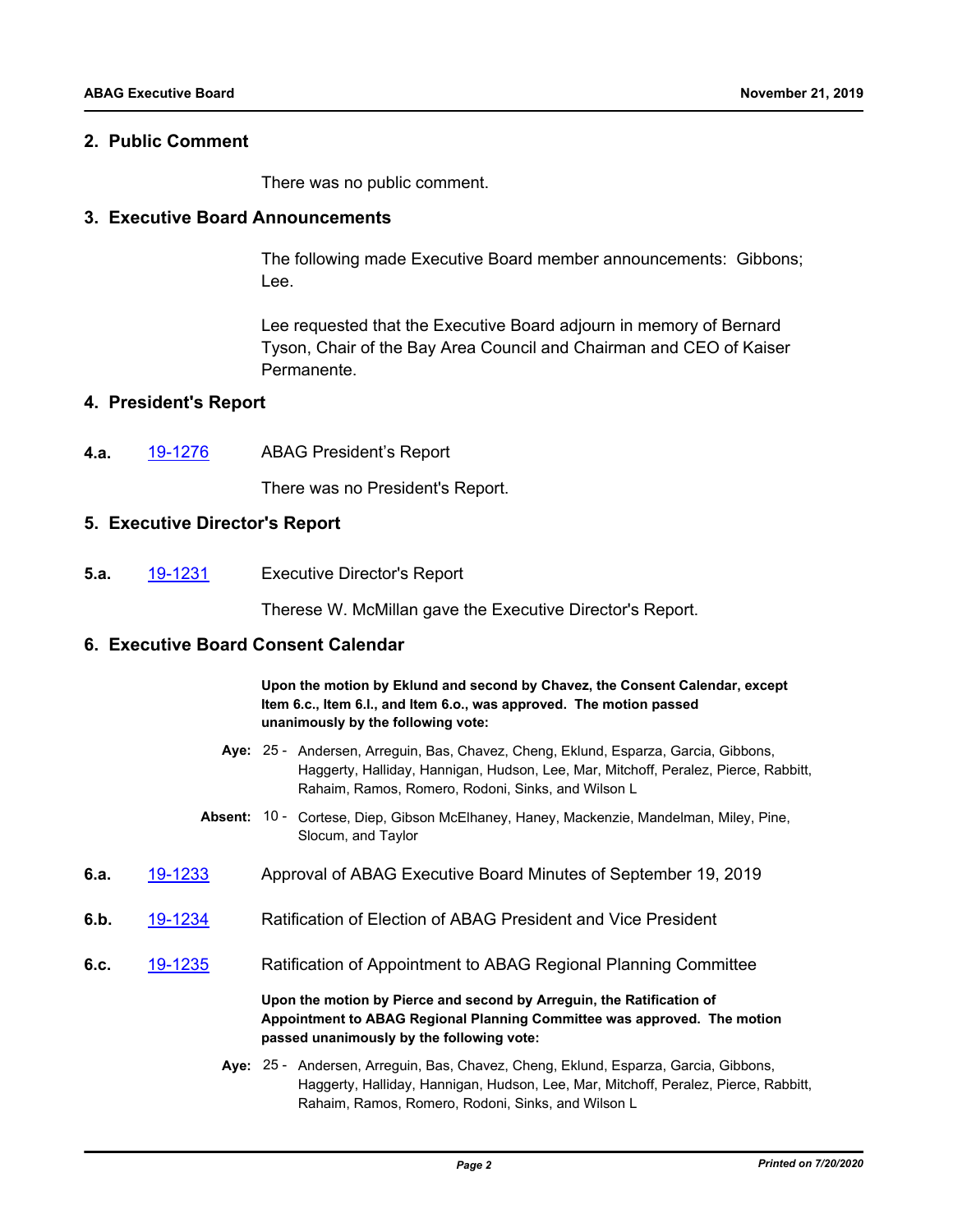|      |                | Absent: 10 - Cortese, Diep, Gibson McElhaney, Haney, Mackenzie, Mandelman, Miley, Pine,<br>Slocum, and Taylor                                                                                                                                                                                                                                                                                                                                                                                                                                         |
|------|----------------|-------------------------------------------------------------------------------------------------------------------------------------------------------------------------------------------------------------------------------------------------------------------------------------------------------------------------------------------------------------------------------------------------------------------------------------------------------------------------------------------------------------------------------------------------------|
| 6.d. | 19-1237        | Ratification of Appointment to ABAG Housing Methodology Committee                                                                                                                                                                                                                                                                                                                                                                                                                                                                                     |
| 6.e. | 19-1240        | Ratification of Election of Chairperson of the ABAG Housing Methodology<br>Committee                                                                                                                                                                                                                                                                                                                                                                                                                                                                  |
| 6.f. | <u>19-1242</u> | Approval of 2020 ABAG Meeting Schedule                                                                                                                                                                                                                                                                                                                                                                                                                                                                                                                |
| 6.g. | 19-1243        | Authorization to circulate proposed amendment of the ABAG Conflict of<br>Interest Code for public comment, to schedule a public hearing if there is a<br>request from the public to do so, and to submit the proposed amended<br>Conflict of Interest Code to the Fair Political Practices Commission for<br>formal approval if no comments are received                                                                                                                                                                                              |
| 6.h. | 19-1244        | Authorization to amend a Bay Area Regional Energy Network (BayREN)<br>funding agreement with Pacific Gas and Electric Company in an amount<br>not to exceed \$71.6 million through December 31, 2022                                                                                                                                                                                                                                                                                                                                                  |
| 6.i. | <u>19-1245</u> | Authorization to amend a Bay Area Regional Energy Network (BayREN)<br>contract with Energy Council, on behalf of Alameda County jurisdictions, in<br>an amount not to exceed \$625,550 for the BayREN Multifamily Program<br>through December 31, 2019                                                                                                                                                                                                                                                                                                |
| 6.j. | <u>19-1250</u> | Authorization to amend contracts with five Bay Area Regional Energy<br>Network (BayREN) third-party consultants: BluePoint Planning, LLC;<br>CLEAResult Consulting, Inc.; Frontier Energy, Inc.; Grounded Research<br>and Consulting, LLC; and The Regents of the University of California, for a<br>total amount of \$15.9 million to provide services for BayREN<br>implementation through December 31, 2021                                                                                                                                        |
| 6.k. | <u>19-1252</u> | Authorization to amend contracts with nine Bay Area Regional Energy<br>Network (BayREN) member agencies: Energy Council, on behalf of<br>Alameda County jurisdictions; County of Contra Costa; County of Marin;<br>County of Napa; City and County of San Francisco; County of San Mateo;<br>County of Santa Clara; County of Solano; and Regional Climate Protection<br>Authority, on behalf of Sonoma County jurisdictions; in an amount not to<br>exceed \$38.7 million to provide services for BayREN implementation<br>through December 31, 2022 |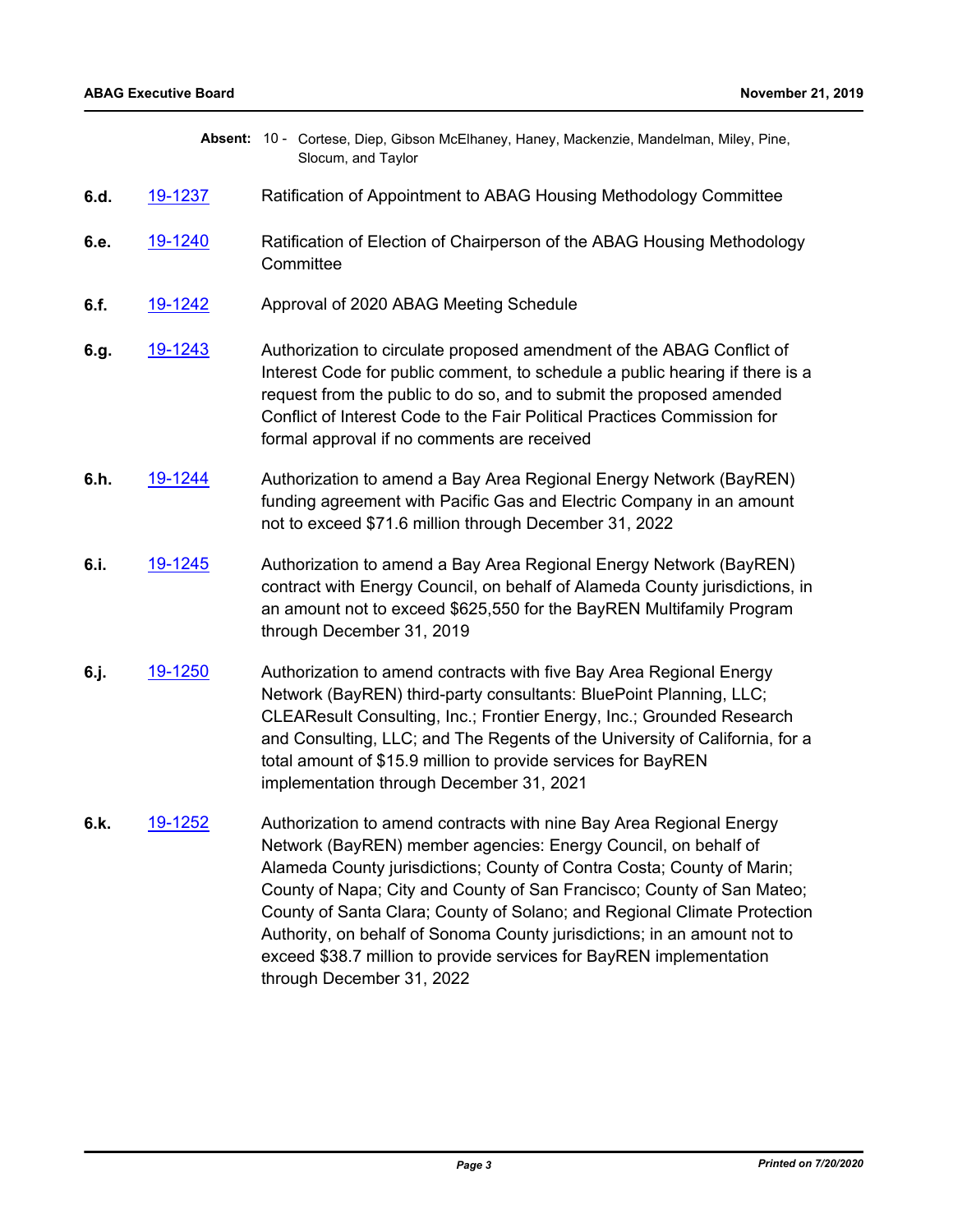**6.l.** [19-1253](http://mtc.legistar.com/gateway.aspx?m=l&id=/matter.aspx?key=19714) Authorization to enter into contract with the Bay Area Council for support for the Bay Area Council Economic Institute in an amount not to exceed \$60,000 for Fiscal Year 2019-20

Members discussed receiving a report on economic research.

**Upon the motion by Haggerty and second by Mitchoff, the Authorization to enter into contract with the Bay Area Council for support for the Bay Area Council Economic Institute in an amount not to exceed \$60,000 for Fiscal Year 2019-20 was approved. The motion passed unanimously by the following vote:**

- Aye: 24 Andersen, Arreguin, Bas, Chavez, Cheng, Eklund, Esparza, Garcia, Gibbons, Haggerty, Halliday, Hannigan, Lee, Mar, Mitchoff, Peralez, Pierce, Rabbitt, Rahaim, Ramos, Romero, Rodoni, Sinks, and Wilson L
- Absent: 11 Cortese, Diep, Gibson McElhaney, Haney, Hudson, Mackenzie, Mandelman, Miley, Pine, Slocum, and Taylor
- **6.m.** [19-1255](http://mtc.legistar.com/gateway.aspx?m=l&id=/matter.aspx?key=19716) Authorization to enter into an agreement with Regents of the University of California in the amount of \$54,450 for the services of a Sea Grant Fellow for the 2020-21 year between January 1, 2020 and March 31, 2021
- **6.n.** [19-1256](http://mtc.legistar.com/gateway.aspx?m=l&id=/matter.aspx?key=19717) Adoption of Resolution No. 14-19 Authorization to Receive Funds from the California State Coastal Conservancy in an amount up to \$500,000 for the Palo Alto Horizontal Levee Pilot Project from February 1, 2020 to February 1, 2022
- **6.o.** [19-1257](http://mtc.legistar.com/gateway.aspx?m=l&id=/matter.aspx?key=19718) Adoption of Resolution No. 15-19 Authorization to Enter into a Grant Agreement with the California State Coastal Conservancy in the amount of \$1,400,000 to support the San Francisco Bay Trail Project

Members discussed receiving a report on the San Francisco Bay Trail Project.

**Upon the motion by Lee and second by Eklund, the Adoption of Resolution No. 15-19 Authorization to Enter into a Grant Agreement with the California State Coastal Conservancy in the amount of \$1,400,000 to support the San Francisco Bay Trail Project was approved. The motion passed unanimously by the following vote:**

- Aye: 24 Andersen, Arreguin, Bas, Chavez, Cheng, Eklund, Esparza, Garcia, Gibbons, Haggerty, Halliday, Hannigan, Lee, Mar, Mitchoff, Peralez, Pierce, Rabbitt, Rahaim, Ramos, Romero, Rodoni, Sinks, and Wilson L
- Absent: 11 Cortese, Diep, Gibson McElhaney, Haney, Hudson, Mackenzie, Mandelman, Miley, Pine, Slocum, and Taylor

## **6.p.** [19-1259](http://mtc.legistar.com/gateway.aspx?m=l&id=/matter.aspx?key=19720) Adoption of Resolution No. 16-19 Authorization to Enter into a Grant Agreement with the California State Coastal Conservancy in the amount of \$600,000 to support the San Francisco Bay Area Water Trail Project

## **7.a. Closed Session**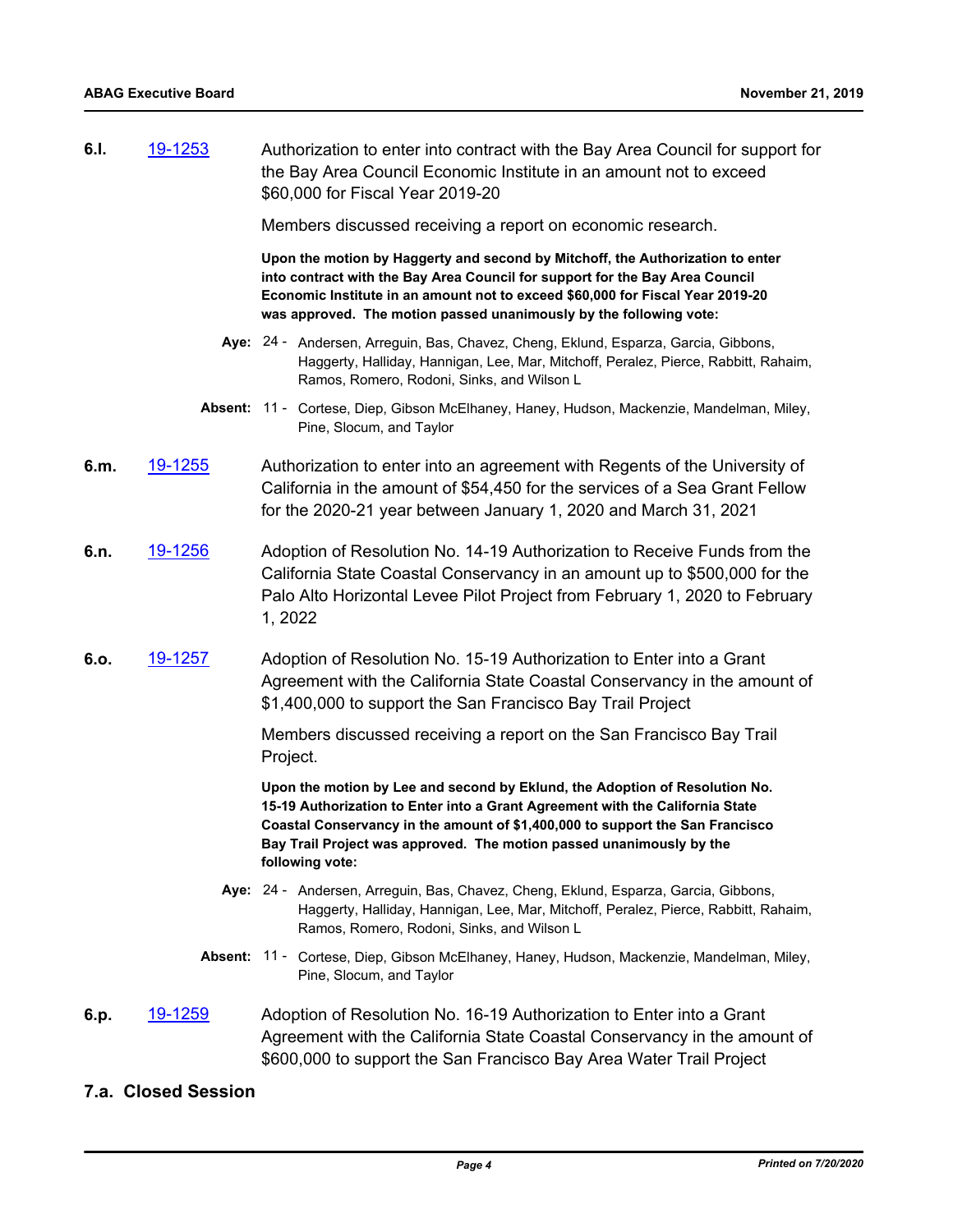## **7.a.** [19-1348](http://mtc.legistar.com/gateway.aspx?m=l&id=/matter.aspx?key=19809) Closed Session-CONFERENCE WITH LEGAL COUNSEL-EXISTING LITIGATION

The ABAG Executive Board met in closed session pursuant to Government Code Section 54956.9(a) and paragraph (1) of subdivision (d) of Government Code Section 54956.9 to confer with counsel regarding New Livable California, et al. v. Association of Bay Area Governments, et al., San Francisco Superior Court Case No. CPF-19-516690.

The Executive Board entered into Closed Session.

## **7.b. Open Session**

**7.b.** [19-1349](http://mtc.legistar.com/gateway.aspx?m=l&id=/matter.aspx?key=19810) Open Session

The Executive Board returned to Open Session.

Cynthia Segal reported that there was no reportable action from Closed Session.

## **8. ABAG Administrative Committee**

**8.a.** [19-1262](http://mtc.legistar.com/gateway.aspx?m=l&id=/matter.aspx?key=19723) Report on ABAG Administrative Committee Meetings of October 11, 2019 and November 8, 2019

President Rabbitt gave the report.

**Upon the motion by Rabbitt and second by Haggerty, the Report on Administrative Committee Meetings of October 11, 2019 and November 8, 209 was approved. The motion passed unanimously by the following vote:**

- Aye: 20 Andersen, Arreguin, Bas, Cheng, Eklund, Garcia, Gibbons, Haggerty, Halliday, Hannigan, Lee, Mar, Mitchoff, Peralez, Pierce, Rabbitt, Ramos, Romero, Sinks, and Wilson L
- Absent: 15 Chavez, Cortese, Diep, Esparza, Gibson McElhaney, Haney, Hudson, Mackenzie, Mandelman, Miley, Pine, Rahaim, Rodoni, Slocum, and Taylor

### **9. ABAG Legislation Committee**

**9.a.** [19-1263](http://mtc.legistar.com/gateway.aspx?m=l&id=/matter.aspx?key=19724) Report on ABAG Legislation Committee Meeting of November 8, 2019

Pierce gave the report.

**Upon the motion by Pierce and second by Lee, the Report on ABAG Legisaltion Committee Meeting of November 8, 209 was approved. The motion passed unanimously by the following vote:**

Aye: 21 - Andersen, Arreguin, Bas, Cheng, Eklund, Garcia, Gibbons, Haggerty, Halliday, Hannigan, Lee, Mar, Mitchoff, Peralez, Pierce, Rabbitt, Ramos, Romero, Rodoni, Sinks, and Wilson L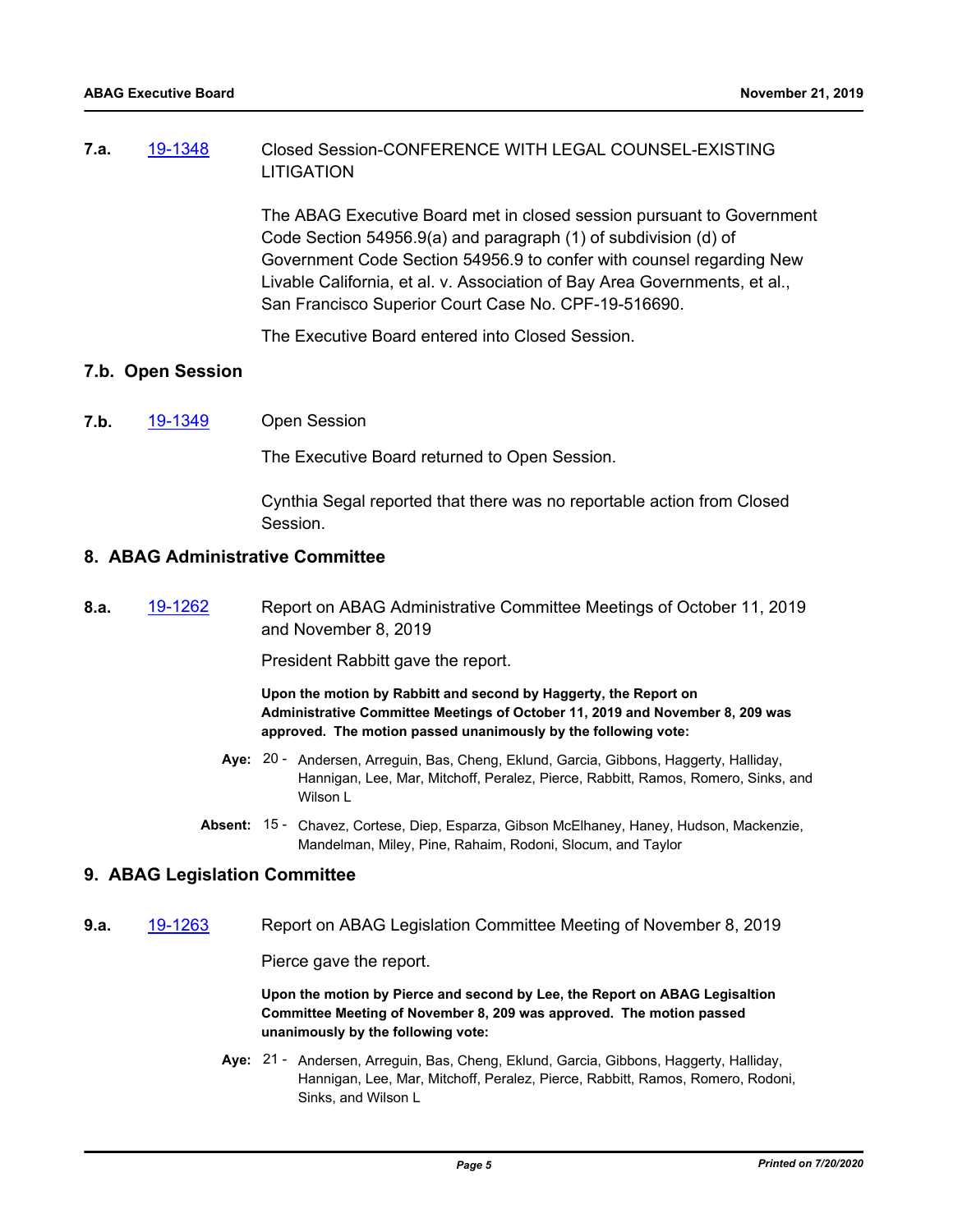Absent: 14 - Chavez, Cortese, Diep, Esparza, Gibson McElhaney, Haney, Hudson, Mackenzie, Mandelman, Miley, Pine, Rahaim, Slocum, and Taylor

## **10. ABAG Finance Committee**

**10.a.** [19-1265](http://mtc.legistar.com/gateway.aspx?m=l&id=/matter.aspx?key=19726) Report on ABAG Finance Committee Meeting of November 21, 2019

Mitchoff gave the report.

**Upon the motion by Mitchoff and second by Pierce, the Report on ABAG Finance Committee Meeting of November 21, 209 was approved. The motion passed unanimously by the following vote:**

- Aye: 22 Andersen, Arreguin, Bas, Cheng, Eklund, Garcia, Gibbons, Haggerty, Halliday, Hannigan, Lee, Mar, Mitchoff, Peralez, Pierce, Rabbitt, Rahaim, Ramos, Romero, Rodoni, Sinks, and Wilson L
- Absent: 13 Chavez, Cortese, Diep, Esparza, Gibson McElhaney, Haney, Hudson, Mackenzie, Mandelman, Miley, Pine, Slocum, and Taylor
- **10.b.** [19-1266](http://mtc.legistar.com/gateway.aspx?m=l&id=/matter.aspx?key=19727) Report on the Association of Bay Area Governments (ABAG) Financial Statements and Accompanying Reports for Fiscal Year 2018-19

Brian Mayhew gave the report.

**Upon the motion by Wilson and second by Gibbons, the Report on ABAG Financial Statements and Accompanying Reports for Fiscal Year 2018-19 was approved. The motion passed unanimously by the following vote:**

- Aye: 22 Andersen, Arreguin, Bas, Cheng, Eklund, Garcia, Gibbons, Haggerty, Halliday, Hannigan, Lee, Mar, Mitchoff, Peralez, Pierce, Rabbitt, Rahaim, Ramos, Romero, Rodoni, Sinks, and Wilson L
- Absent: 13 Chavez, Cortese, Diep, Esparza, Gibson McElhaney, Haney, Hudson, Mackenzie, Mandelman, Miley, Pine, Slocum, and Taylor
- **10.c.** [19-1260](http://mtc.legistar.com/gateway.aspx?m=l&id=/matter.aspx?key=19721) Adoption of Resolution No. 17-19 Authorization to Request for Advance Allocations for Regional Early Action Planning Grants

Staff will report on a request for an advance allocation for Regional Early Action Planning Grants from the California Department of Housing and Community Development.

Matt Maloney gave the report.

**Upon the motion by Hannigan and second by Wilson, the Executive Board adopted Resolution No. 17-19. The motion passed unanimously by the following vote:**

- Aye: 22 Andersen, Arreguin, Bas, Cheng, Eklund, Garcia, Gibbons, Haggerty, Halliday, Hannigan, Lee, Mar, Mitchoff, Peralez, Pierce, Rabbitt, Rahaim, Ramos, Romero, Rodoni, Sinks, and Wilson L
- Absent: 13 Chavez, Cortese, Diep, Esparza, Gibson McElhaney, Haney, Hudson, Mackenzie, Mandelman, Miley, Pine, Slocum, and Taylor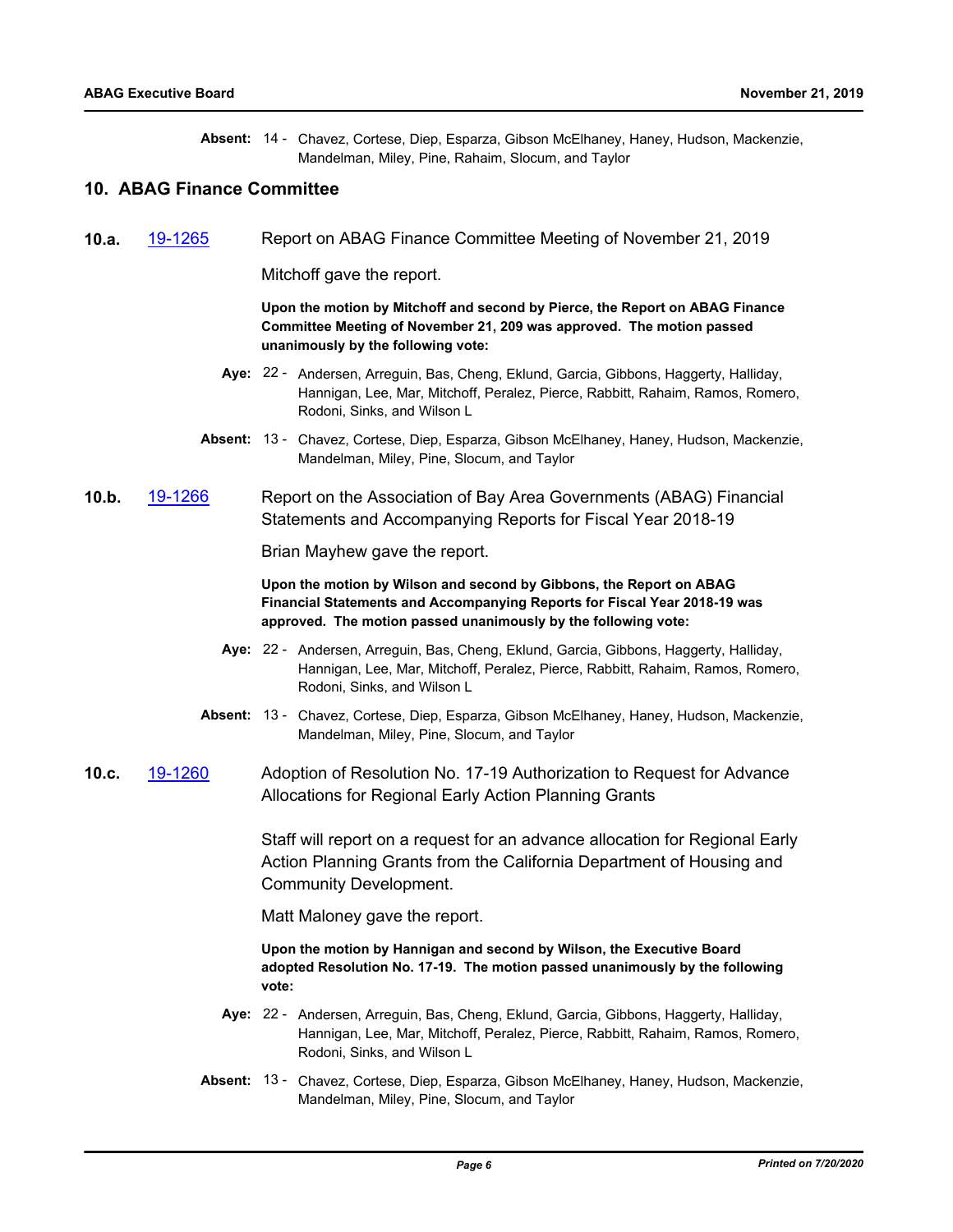**10.d.** [19-1360](http://mtc.legistar.com/gateway.aspx?m=l&id=/matter.aspx?key=19821) Approval of Amendment to FY 2019-20 Operating Budget

Staff will present a budget amendment to add \$23.7 million in Regional Early Action Planning Grant revenue to the FY 2019-20 operating budget.

Brian Mayhew gave the report.

**Upon the motion by PIerce and second by Gibbons, the Executive Board recommended General Assembly approval of the amendments to the Fiscal Year 2019-20 Operating Budget. The motion passed unanimously by the following vote:**

- Aye: 21 Andersen, Arreguin, Bas, Cheng, Eklund, Garcia, Gibbons, Haggerty, Halliday, Hannigan, Lee, Mar, Peralez, Pierce, Rabbitt, Rahaim, Ramos, Romero, Rodoni, Sinks, and Wilson L
- Absent: 14 Chavez, Cortese, Diep, Esparza, Gibson McElhaney, Haney, Hudson, Mackenzie, Mandelman, Miley, Mitchoff, Pine, Slocum, and Taylor

## **11. ABAG Regional Planning Committee**

**11.a.** [19-1267](http://mtc.legistar.com/gateway.aspx?m=l&id=/matter.aspx?key=19728) Report on ABAG Regional Planning Committee Meeting of October 2, 2019

Mitchoff gave the report.

**Upon the motion by Mitchoff and second by Lee, the Report on ABAG Regional Planning Committee Meeting of October 2, 2019 was approved. The motion passed unanimously by the following vote:**

- Aye: 20 Andersen, Arreguin, Bas, Cheng, Eklund, Garcia, Gibbons, Halliday, Hannigan, Lee, Mar, Mitchoff, Pierce, Rabbitt, Rahaim, Ramos, Romero, Rodoni, Sinks, and Wilson L
- Absent: 15 Chavez, Cortese, Diep, Esparza, Gibson McElhaney, Haggerty, Haney, Hudson, Mackenzie, Mandelman, Miley, Peralez, Pine, Slocum, and Taylor
- **11.b.** [19-1268](http://mtc.legistar.com/gateway.aspx?m=l&id=/matter.aspx?key=19729) Plan Bay Area 2050: Growth Framework Next Steps: Proposed Priority Development Areas, Priority Conservation Areas, and Priority Production Areas

Mark Shorett gave the report.

## **12. Local Government Services**

**12.a.** [19-1269](http://mtc.legistar.com/gateway.aspx?m=l&id=/matter.aspx?key=19730) Presentation on the 2019 State of the Estuary Report

Caitlin Sweeney gave the report.